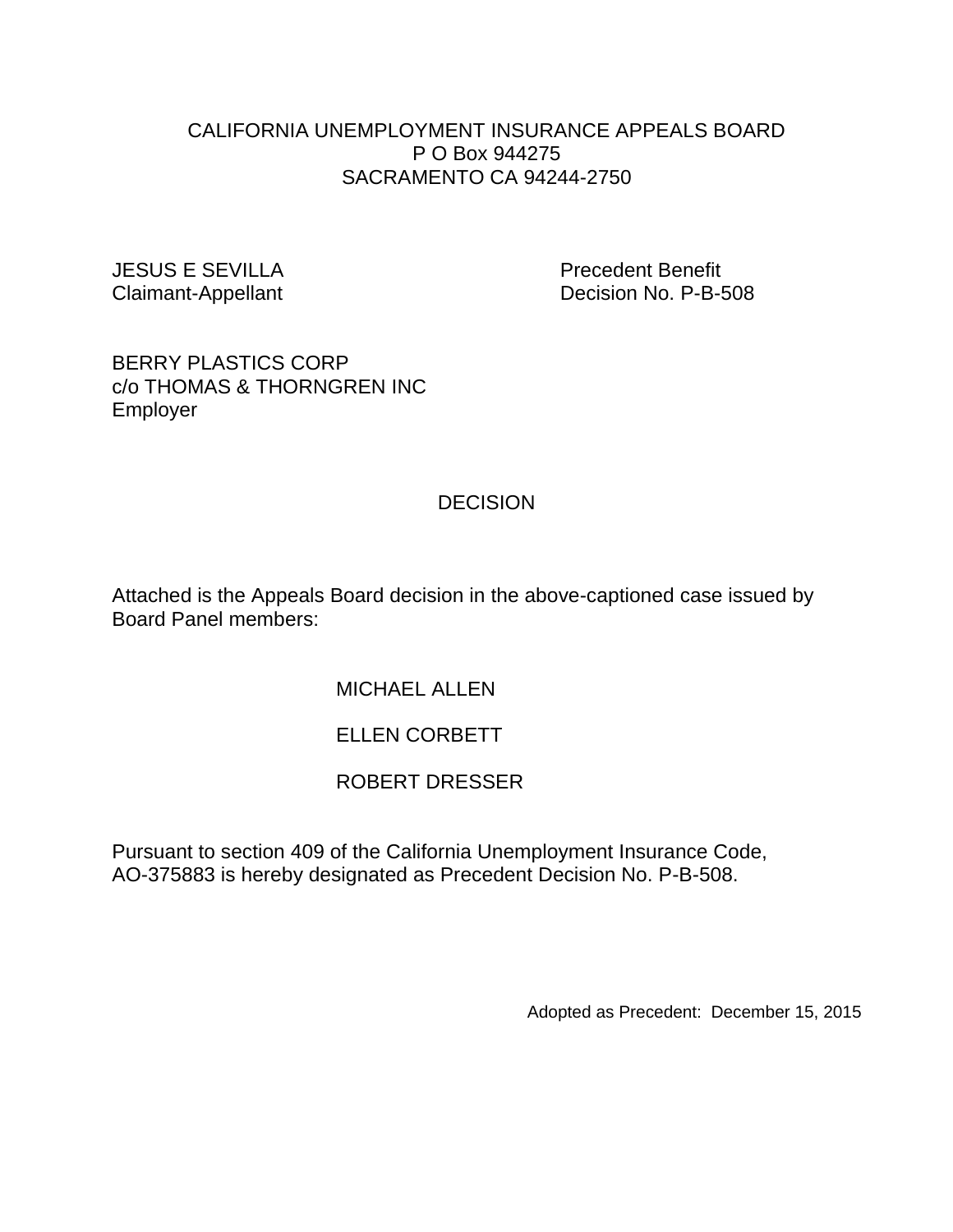# **Case No.: AO-375883 Claimant: JESUS E SEVILLA**

The claimant appealed from the decision of the administrative law judge that held the claimant disqualified for benefits under section 1256 of the Unemployment Insurance Code<sup>1</sup>. The employer's reserve account was relieved of benefit charges.

#### ISSUE STATEMENT

The issues presented in this case are:

- 1. Whether the claimant was discharged from his most recent employment due to behavior that constituted misconduct connected with such work; and,
- 2. whether the employer's reserve account is subject to charges for benefits paid or payable to the claimant.

### FINDINGS OF FACT

Prior to filing his claim for unemployment insurance benefits, the claimant most recently worked for the employer as a machine operator and group leader, with a final rate of pay of \$23.31 per hour. The employer manufactures plastic bottles. The claimant's last day of work was April 19, 2015. The claimant had been employed by the employer for approximately 30 years when he was discharged under the following circumstances.

The claimant was aware of the employer's written policy against harassment, which included but was not limited to, sexual harassment. On January 31, 2007, the claimant signed for receipt of the employee handbook, which included this policy.

The employer's written policy against sexual harassment provides, in pertinent part, the following:

Sexual harassment . . . includes, sexually oriented conduct and communications which unreasonably interfere with an employee's work performance or create an intimidating, hostile or offensive environment.

 $\overline{a}$  $1$  Unless otherwise indicated, all code references are to California's Unemployment Insurance Code.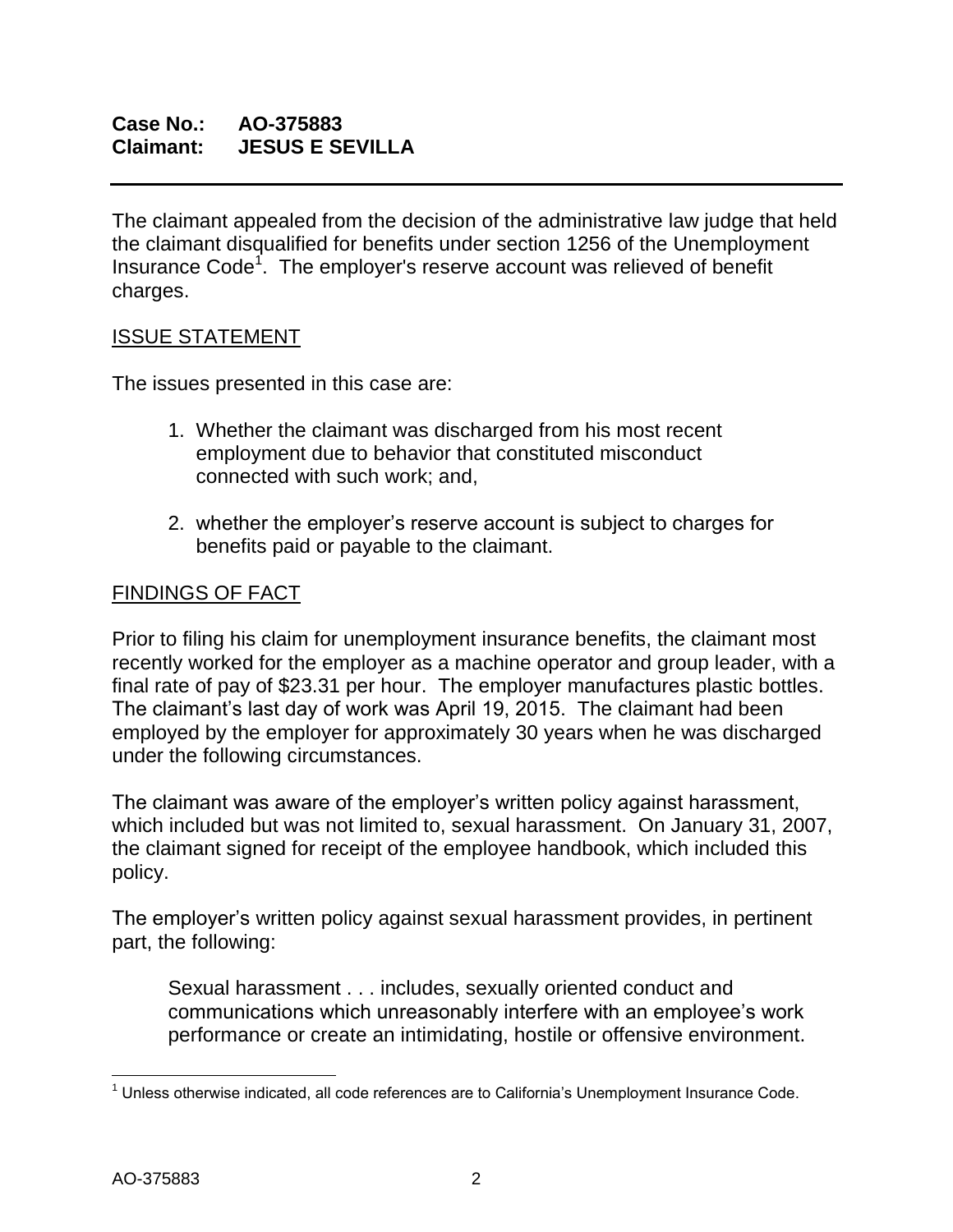Unwarranted sexual advances violate this policy even if directed at a . . . temporary worker . . .

While not exhaustive, the following is a list of some examples of sexual harassment:

Unwanted sexual advances or propositions.

Visual conduct such as leering, making sexual gestures, displaying or distributing sexually suggestive objects or pictures, cartoons or posters. (emphasis added)

. . .

. . .

Verbal abuse of a sexual nature, graphic verbal commentaries about an individual's body, sexually degrading words used to describe an individual, suggestive or obscene letters, notes or invitations.

. . . .

Even if a behavior is not sexual harassment for purposes of establishing liability, it could still be in violation of this policy. Notably, while the policy specifies that "unwanted" sexual advances or propositions are prohibited, the policy prohibits certain visual or verbal sexual behaviors at-work, regardless of whether the behavior is wanted or unwanted. For example, the policy prohibits distributing sexually suggestive pictures.

As part of its regular business, the employer hires temporary employees through a temporary services agency. The temporary services agency contacted the employer with complaints received from three female temporary employees who had worked for the employer that the claimant was sexually harassing them by texting them and continually asking them to go out, despite their lack of interest. One of these women contended that she had a text from the claimant, asking the woman to sleep with him, to meet him after work, and complimenting her breasts. Based on these complaints, the employer initiated an investigation. The claimant disputes the contentions of these three women and contends that he never sexually harassed any of the women.

After the employer received the initial complaints, a fourth female temporary employee complained regarding the claimant's behavior. The claimant and this woman initially had a consensual relationship wherein they exchanged sexually explicit texts and, on one occasion, met outside of work. According to the employer witness, this woman complained that she tried to end the consensual relationship with the claimant but he kept on insisting and texting her. According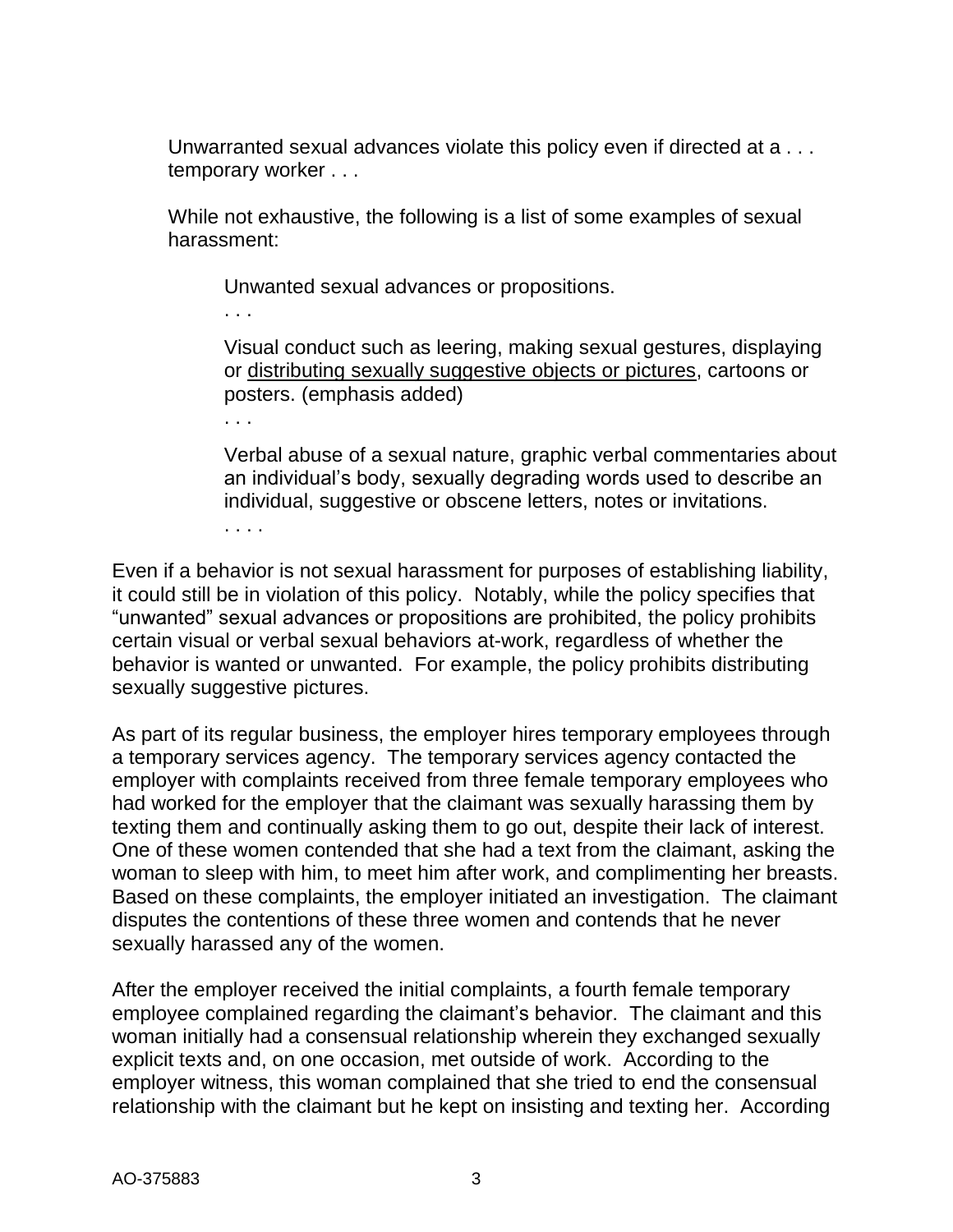to the claimant, the texting relationship with this woman always remained consensual.

The fourth female temporary worker showed the employer a texted photograph of the claimant's penis that he had taken at work and texted to her at work. The claimant admits that the photograph is of his penis, that he took the picture in the restroom at work, and that he texted it to the female co-worker while on duty, obviously knowing she would likely open the text while at work. Significantly, the claimant understood that his behavior would be considered inappropriate by the employer but the claimant did not believe that the woman would notify the employer of the text. The claimant agrees that the text with the penis photograph is in violation of the employer's policy. He also believes that he should have received a second chance or a warning instead of discharge because he believes discharge was too drastic. Although he received the employer's handbook that contained the policy, the claimant had not been previously warned or disciplined for violating it.

On April 23, 2015, the employer discharged the claimant for inappropriate behavior on company time and property. According to the employer, it was irrelevant whether the claimant was in a mutual relationship with the fourth female temporary worker because the claimant's admitted behavior of taking a picture of his penis on company premises and texting it to a co-worker while on duty violated the policy and warranted discharge. The discharge letter states the following:

Your dismissal is due to inappropriate behavior and transmissions of texts and pictures on Company time and property. You and I have talked in detail regarding the inappropriate behavior for which there is zero tolerance.

The claimant, thereafter, filed for unemployment insurance benefits.

#### REASONS FOR DECISION

An individual is disqualified for benefits if he or she has been discharged for misconduct connected with his or her most recent work. (Unemployment Insurance Code, section 1256.)

The employer's reserve account may be relieved of benefit charges if the claimant was discharged for misconduct. (Unemployment Insurance Code, sections 1030 and 1032.)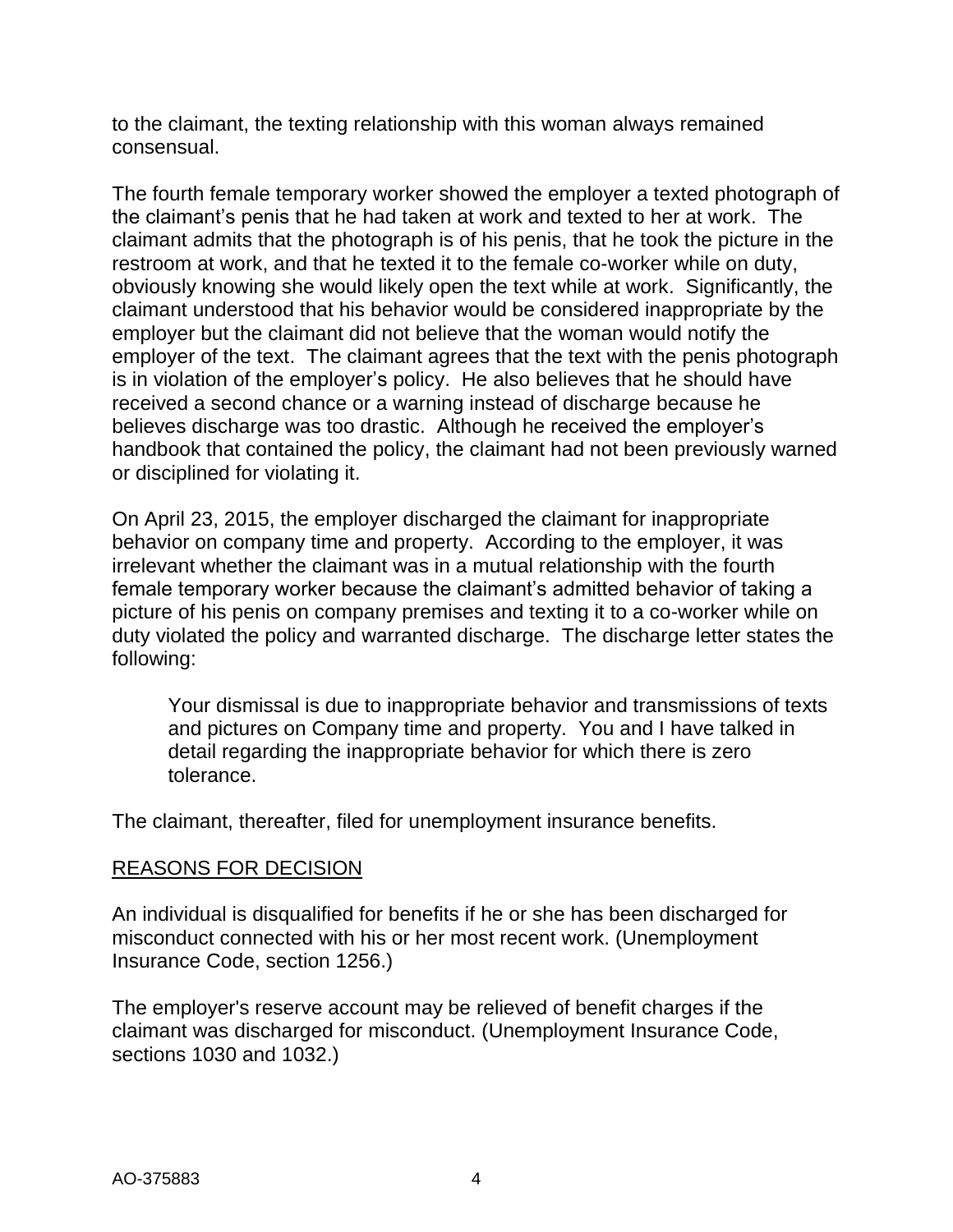"Misconduct connected with the work" is a substantial breach by the claimant of an important duty or obligation owed the employer, wilful or wanton in character, and tending to injure the employer. (Precedent Decision P-B-3, citing *Maywood Glass Co. v. Stewart* (1959) 170 Cal.App.2d 719.) Misconduct is any wrong or improper conduct, and becomes willful if it is done intentionally, that is, purposely with knowledge, or is of such a nature as to evince a reckless disregard of consequences by him who is guilty of it.

The employer has the burden of proving misconduct. (*Prescod v. California Unemployment Insurance Appeals Board* (1976) 57 Cal.App.3d 29.)

We are not here to determine whether the employer was right or wrong in discharging the claimant. We are here to determine whether the claimant's behavior constituted misconduct for the purposes of unemployment insurance. Moreover, for the purposes of unemployment insurance benefits, the burden of proof does not require the employer to prove that the claimant committed sexual harassment.

As set forth in more detail below, to establish misconduct for purposes of disqualification for unemployment insurance benefits, an employer need only show that a claimant, without good cause, deliberately violated a reasonable employer rule, which is designed to prevent sexual harassment and otherwise offensive behavior of a sexual nature, *or* that the claimant's conduct was egregious and in disregard of the standard of behavior an employer has the right to expect.

The specific conduct at issue in the case at bar is the claimant's taking a photograph of his penis at work and texting it to a co-worker while on duty. $2$  As discussed in detail below, we find this behavior to be misconduct that disqualifies him from receiving unemployment insurance benefits.

## I. The claimant violated a reasonable employer rule.

When an employer has discharged a claimant for violating its policy against sexual harassment, the employer does not have to prove the claimant committed sexual harassment but just that the claimant knew or should have known that he violated the reasonable employer rule, which was designed to prevent sexual

<sup>&</sup>lt;u>2</u><br><sup>2</sup> In this case, there are unresolved conflicts in the evidence as to whether the claimant was texting or was otherwise communicating with the initial three women who complained regarding his behavior, and as to whether the fourth woman and the claimant were in a continuing consensual relationship. Despite the failure of the administrative law judge to make credibility findings to resolve these conflicts, we find it unnecessary to remand this case because the undisputed evidence as to the claimant's conduct is sufficient to resolve this case.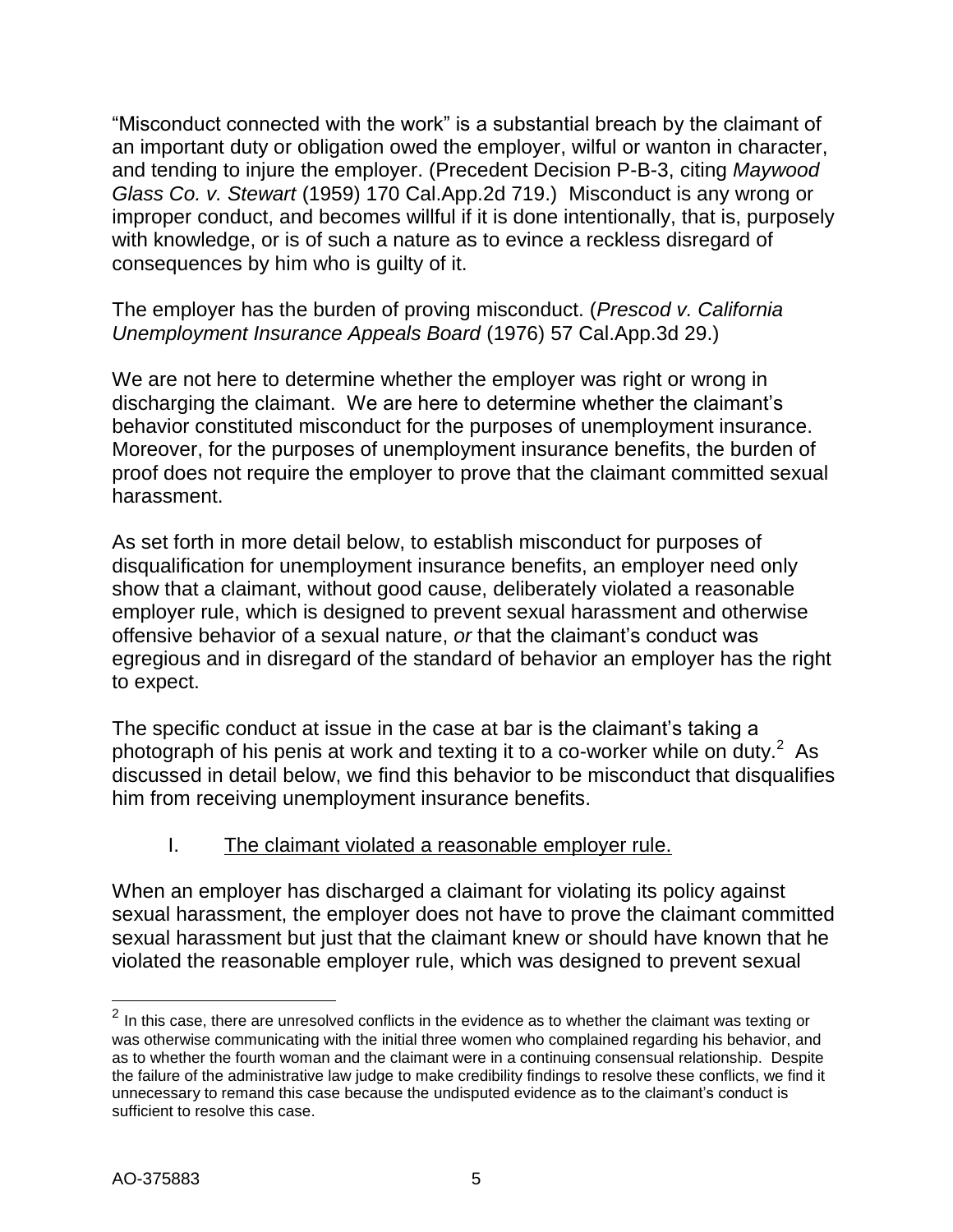harassment. In this case, the employer met its burden of proof that the claimant committed misconduct because the employer's rule was reasonable and the claimant deliberately violated the rule.

## A. The employer has a reasonable rule against sexual harassment in the work place.

"The duty of an employee is to obey the employer's lawful and reasonable orders. . . ." (Precedent Decision P-B-3.) Accordingly, an employee has the duty to follow reasonable employer rules.

In Precedent Decision P-B-3 the employer refused to employ married stewardesses. The claimant was discharged when the employer learned she had married and had not disclosed this information to the employer. This Board held neither getting married nor failing to disclose the marriage was misconduct as the employer's rule was in violation of public policy against discrimination and, as such, was not a reasonable rule.

In the context of unemployment insurance law, the code specifically provides that an employee has good cause to quit a position because of sexual harassment. (Unemployment Insurance Code, section 1265.5.) There is no similar statue pertaining to sexual harassment for discharge cases. This case involves the discharge of an employee based on behavior in violation of the employer rule, embedded in the policy designed to prevent sexual harassment at work. The employer policy prohibits the unreasonable interference with an employee's work performance or the creation of an intimidating, hostile or offensive environment and expressly prohibits distributing sexually suggestive pictures. Accordingly, it must be determined whether the employer's policy addressing sexually harassing behavior in the work place was reasonable.

Like federal law<sup>3</sup>, California law prohibits sexual harassment in the workplace. (Hughes v. Pair (2009) 46 Cal.4th 1035, 1042.) In California, employers may be liable for sexual harassment in the work place under the Fair Employment and Housing Act (FEHA)<sup>4</sup>. As part of FEHA, Government Code, section

 $\overline{a}$ 

 $3$  Title VII of the Civil Rights Act, 42 U.S.C. § 2000e-2(a) (1988) provides, in pertinent part that: It shall be an unlawful employment practice for an employer--

<sup>(1)</sup> to fail or refuse to hire or to discharge any individual, or otherwise to discriminate against any individual with respect to his compensation, terms, conditions, or privileges of employment because of such individual's race, color, religion, sex, or national origin . . . .

<sup>&</sup>lt;sup>4</sup> California's Fair Employment Housing Act (FEHA), codified at Gov't Code Sections, 12900 to 122996, statutorily prohibits sexual harassment in the work place.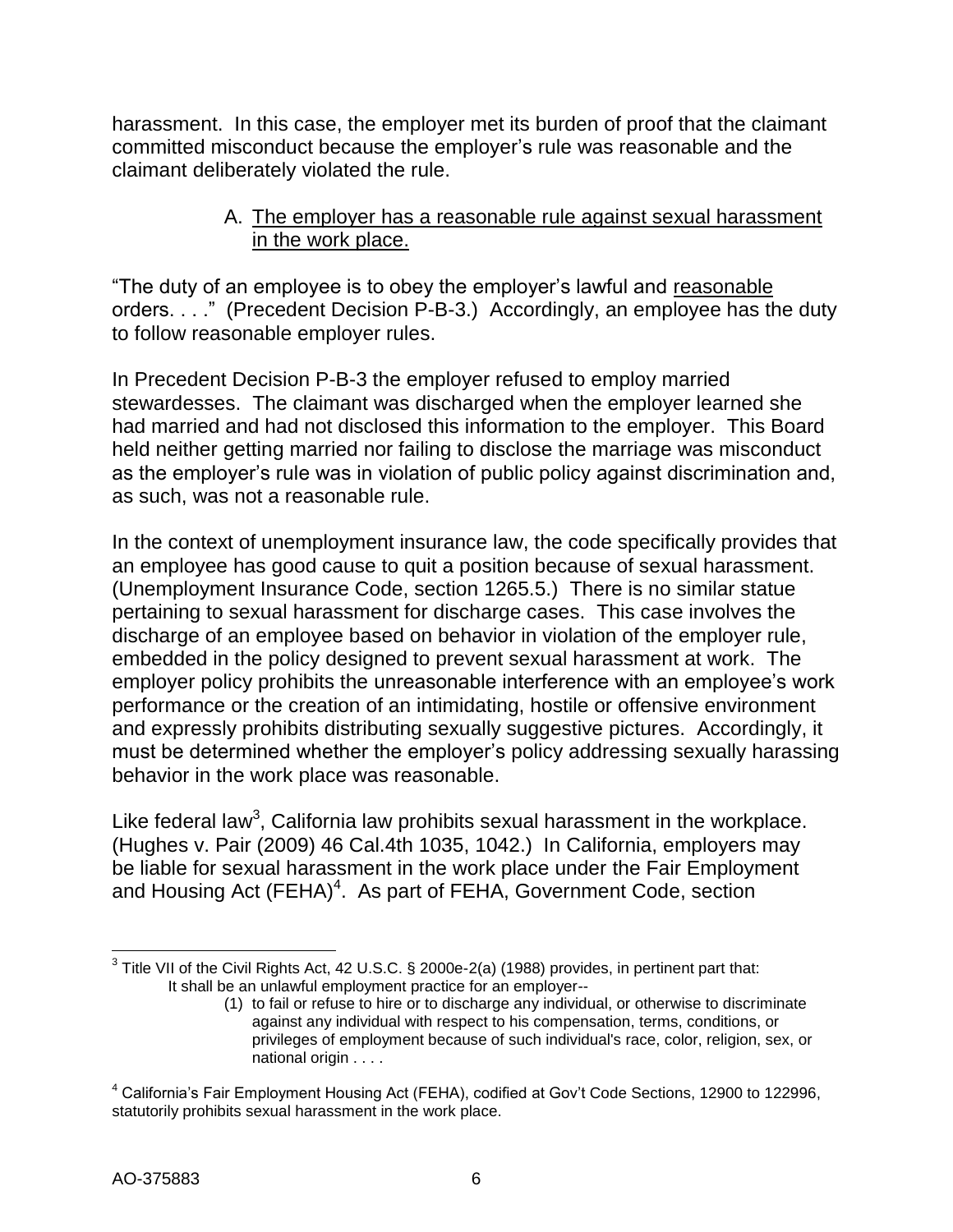12940, subdivision (j)(1), specifically provides that it is unlawful for "an employer . . . because of . . . sex . . . to harass an employee . . . ."

The employer is strictly liable for acts of sexual harassment by a supervisor. (*Dickson v. Burke Williams, Inc.* (2015) 234 Cal.App.4<sup>th</sup> 1307, 1313, n. 7, citing, *State Dept. of Health Services v. Superior Court* (2003) 31 Cal.4th 1026, 1041.) The employer is liable for sexual harassment of a nonsupervisory co-worker if it knew or should have known of the harassing conduct and failed to take immediate and appropriate corrective action. (Gov. Code, section 12940, subd. (j)(1); (*Alatoree v. Mabus,* 2015 U.S.D.C. CA Lexis 60850, 5.)

In this case, the claimant, as a group leader, could potentially be viewed as an agent of the employer, such that the employer may be strictly liable for sexual harassment on his part; or, at a minimum, he is considered a co-worker whose actions can be imputed to the employer if the employer knew or should have known of the actions and permitted the sexually harassing behavior to occur.

For a civil action for sexual harassment based on a hostile work environment, the harassment "must be sufficiently severe or pervasive to alter the victim's conditions of employment and create an abusive working environment." (*Mokler v. County of Orange* (2007) 157 Cal.App.4<sup>th</sup> 121, 142 (internal citations omitted).).

Sexual conduct certainly has the potential to be disruptive to the workplace; in this case, the employer's policy against sexually inappropriate behavior served as a tool to help prevent that disruption and to protect the employer from liability for sexual harassment in the workplace. Certainly by the time the employer received the complaints, the employer had potential liability in the event that any of the temporary workers made a charge that the working environment was abusive and that the employer had tolerated sexual harassment in the workplace. For these reasons, we find that this employer's rule, prohibiting sexually explicit behavior in the workplace is reasonable and represents a legitimate business interest.

### B. The claimant deliberately violated the employer rule pertaining to sexual harassment at work.

To establish misconduct for purposes of disqualification for unemployment benefits, "there must be 'substantial evidence of deliberate, willful, and intentional disobedience' on the part of the employee." (*Paratransit, Inc. v. Unemployment Insurance Appeals Board* (2014) 59 Cal.4<sup>th</sup> 551, 559, citing, *Robles v.*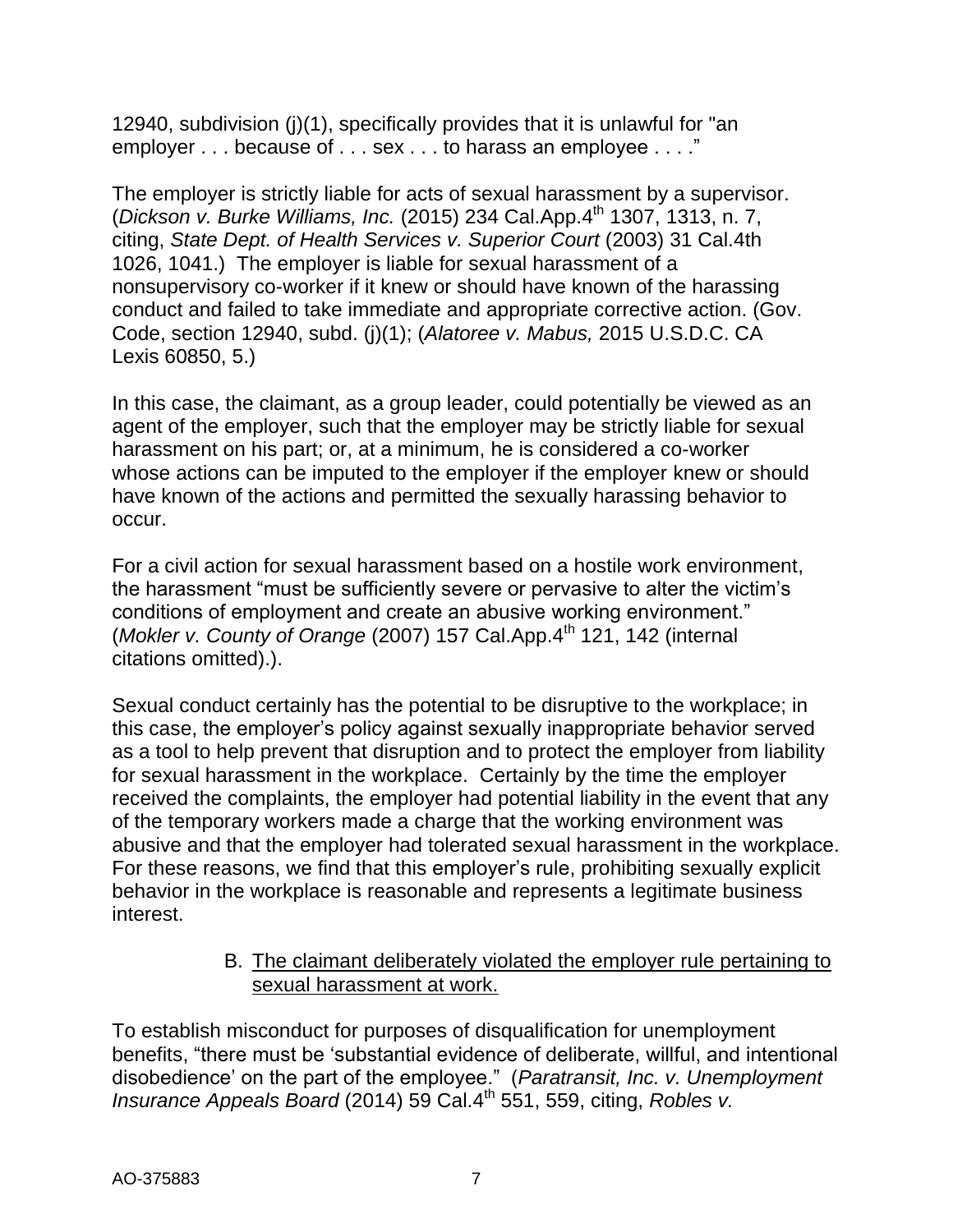*Employment Development Department* (2012) 207 Cal.App.4<sup>th</sup> 1029, 1035.) Thus, to determine whether there is misconduct, we must judge the "reasonableness of his act from his standpoint in the light of the circumstances facing him and the knowledge possessed by him at the time." (*Paratransit, Inc.*, 59 Cal.4th at 559, quoting, *Amador v. Unemployment Insurance Appeals Board* (1984) 35 Cal.3d 671, 683.)

If an employee knew or should have known about the employer's reasonable rule designed to prevent sexual harassment at work, then the employee has a duty to follow that rule. In this case, the claimant was aware of the employer policy designed to prevent sexual harassment. The employer policy prohibits the creation of a hostile or offensive environment and specifically prohibits distributing sexually suggestive pictures. The claimant took a picture of his penis at work and distributed it by texting it to a co-worker while on duty. The claimant's behavior is in violation of the employer policy and the claimant admitted that he believed that the employer would find the behavior to be inappropriate; he nevertheless decided to engage in the behavior because he did not think he would get caught. Accordingly, when the claimant violated the employer rule, he did so deliberately.

- II. The claimant's behavior is misconduct, regardless of any warnings or rules, as opposed to a good faith error in judgment.
	- A. A warning was not necessary because the claimant's behavior interfered with the employer's business and threatened the employer's interest in a substantial manner.

A single act of disobedience, without prior reprimands or warnings for insubordination, generally is not misconduct unless the act interferes with the orderly conduct of the employer's business or injures, or threatens to injure, the employer's interest in a consequential or substantial manner. (*Paratransit, Inc. v. Unemployment Insurance Appeals Board* (2014) 59 Cal.4<sup>th</sup> 551, 564 (internal citations omitted).).

In *Paratransit, Inc. v. Unemployment Insurance Appeals Board, supra,*, the California Supreme Court held that an employee's refusal to sign a disciplinary warning represented only a good faith error in judgment rather than misconduct because (1) the employee reasonably believed that he was entitled to union representation before signing the warning and that signing the warning would constitute an admission of guilt concerning allegations he disputed, and (2) there was no indication that the employee's refusal interfered with the orderly conduct of the employer's business or injured, or threatened to injure, the employer's interest in any consequential or substantial way. The Court noted that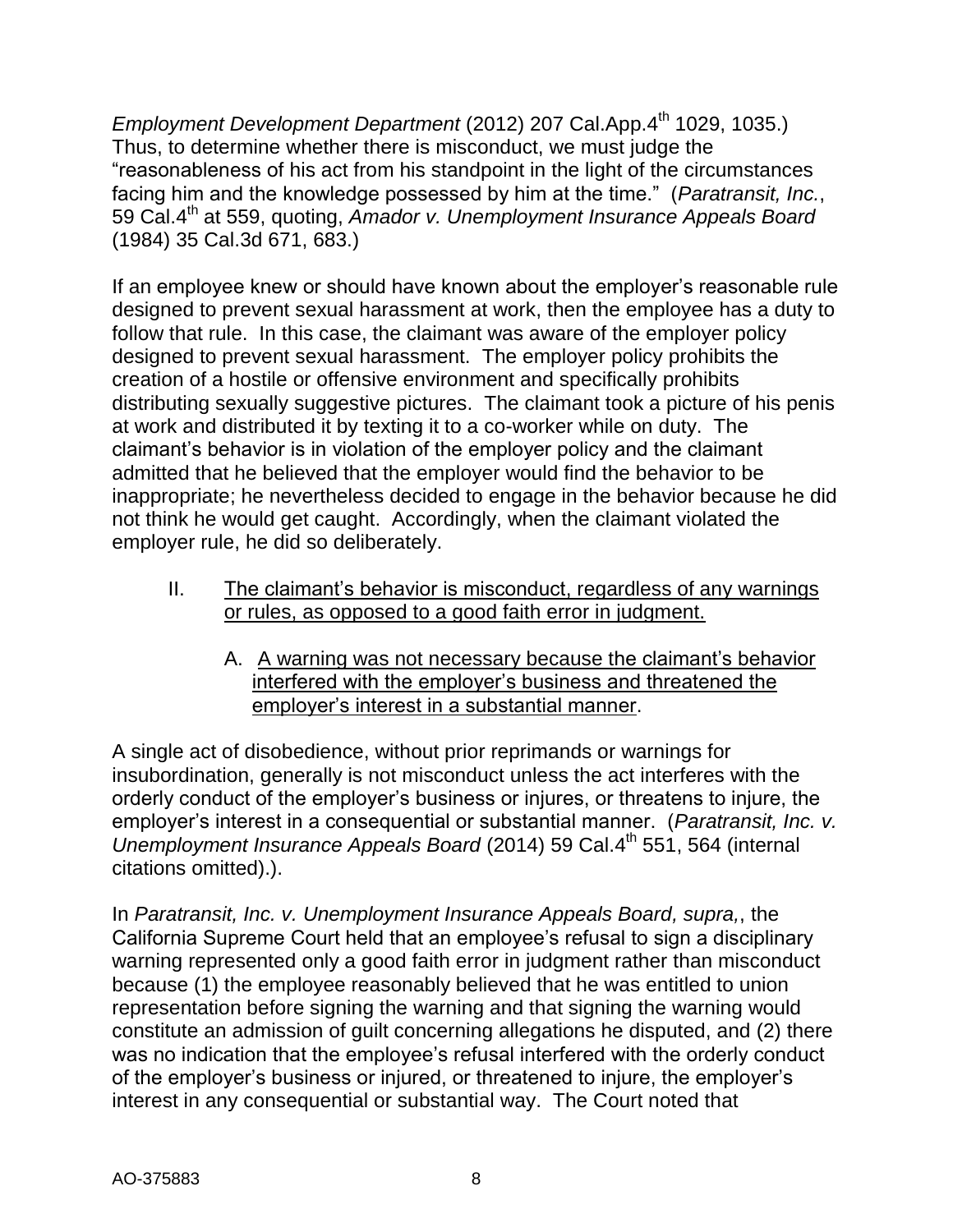insubordination amounting to misconduct generally entails cumulative acts with prior reprimands or warnings. (*Id.* at 564.)

Here, the claimant had not received any warnings regarding sexually explicit actions at work. Warnings serve to place the recipient on notice of the impropriety of an identified act. The claimant, however, admitted he knew his conduct violated the employer's policy but engaged in the conduct anyway because he did not think he would be caught. Moreover, a warning was not necessary in this case because, unlike the case in *Paratransit*, the claimant's behavior in this case did interfere with the orderly conduct of the employer's business and at least threatened to injure the employer's interest in a consequential or substantial way. (*Paratransit, Inc.*, 59 Cal.4<sup>th</sup> at 564).

Clearly the taking of the picture in the workplace bathroom of his penis and sending it to a co-worker while on duty would reasonably interfere with the work of, at a minimum, the claimant and the co-worker. The potential of other co-workers seeing the picture or hearing about it could also threaten the interests of the employer in having a harassment free working environment. The claimant's behavior had at least the potential to create an offensive working environment. Finally and most importantly, the claimant threatened the employer's interests because of the risk for potential liability for sexual harassment. For all the reasons stated above, we find that the claimant's behavior interfered with the orderly conduct of the employer's business and threatened to injure the employer's interests.

## B. Regardless of the employer policy, the claimant was discharged for misconduct due to his egregious behavior.

In Precedent Decision P-B-221, the claimant was a hotel bell man who had two drinks during his shift with a guest in her room. The appeals board held that whether the claimant was aware of the rule against drinking on duty, such conduct was in disregard of the standard of behavior which the employer had the right to expect and not simply a good faith error in judgment or discretion. The claimant's discharge was for misconduct.

Some conduct, even in the absence of a specific employer rule, is in disregard of the standard of behavior that an employer has a right to expect. Unless simply a good faith error in judgment or discretion, such behavior is misconduct. (Precedent Decision P-B-221.)

Considering the risk of liability as well as the detrimental effect upon production and morale, incidents of sexual harassment at the workplace constitute a willful violation of the expected standards of behavior. Thus, even if the employer did